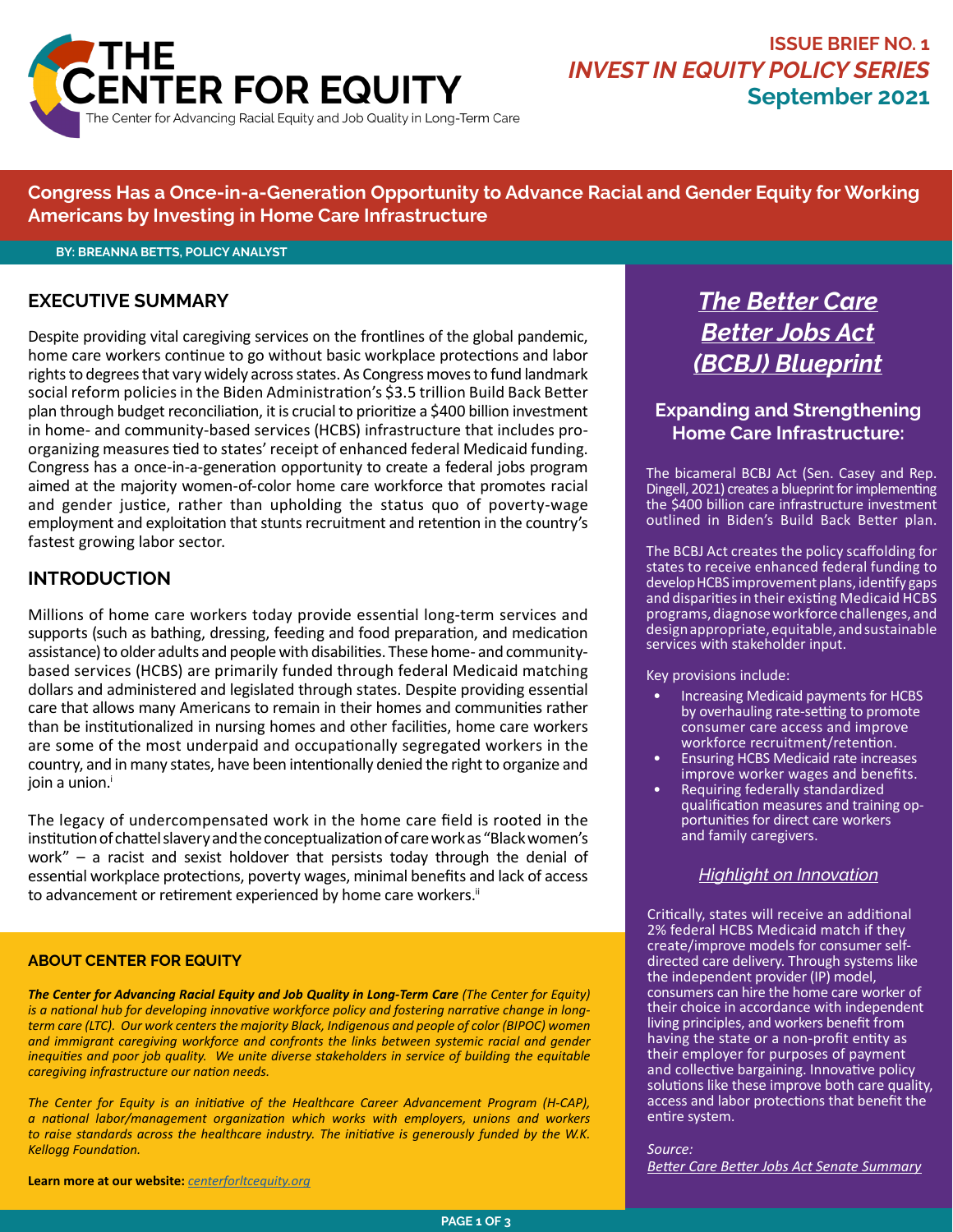Creating a pathway to good, union careers in home care would not only improve care quality for Americans who utilize HCBS to live safely in their communities, but also extend basic labor rights and family-sustaining wages and benefits to millions of primarily Black and brown women caregivers.

## **WHY GOOD, UNION JOBS ARE NECESSARY TO QUALITY CARE INFRASTRUCTURE**

Despite a dearth of federal leadership historically to address the legacy of poor job quality, home care workers in many states have won the rights to organize over the past few decades, allowing workers to engage in collective bargaining and join unions to amplify their voices across isolated in-home worksites. This state-by-state advocacy strategy is necessitated by the exclusionary federal labor policies against home care and other domestic workers—the majority of home care aides (about 70%) work as "independent providers" for people with disabilities in private homes and receive reimbursement from the state through Medicaid to pay for workers' services, but have no path to organize a union unless state laws are changed to make the state (or a specially created agency) the worker's "employer of record for bargaining purposes, often called a "public authority," or "home care authority" (HCA)."iii

The successful worker advocacy efforts beginning in the 1980s and 1990s led to several states such as California, Washington, Massachusetts, Illinois, and more, extending collective bargaining rights to home care workers through executive actions, state legislation, ballot measures, or combined methods to change state laws. Workers in those states subsequently won workplace protections that lift women of color and their families out of poverty and support quality care for consumers who rely on HCBS. In the seven states with HCAs, home care workers earn wages above the national average, and all are on track to reach or are already above \$15/hour in their current contracts, and also have greater access to other benefits such as secure health care, paid time off, retirement, and more, through negotiations with [HCAs.](http://HCAs.vi)<sup>vi</sup>

**"Way back when I started, I was getting paid \$3.90 an hour. That was before there was a union. At the time, I knew nothing about unions. I wasn't a fighter then. When I stopped working, I was making \$13.85 an hour. When we unionized, we fought for paid training, paid time off, benefits, health insurance, and life insurance."** 

**–Lynda, Illinois Home Care Worker (Source: [NELP\)](https://s27147.pcdn.co/wp-content/uploads/surveying-home-care-workforce.pdf)**

For example, after the FLSA exemption of home care workers from federal minimum wage and overtime protections ended in 2015, a survey study comparing unionized and non-unionized home care workers found that permitting home care workers to form unions has many positive measurable impacts, including improving working conditions and reduced turnover due to workers accessing higher wages, more stable jobs, training and benefits that helped them remain in the caregiving workforce.<sup>vii</sup> The positive impacts from a healthy, unionized workforce also translated to higher quality care for consumers.<sup>viii</sup>

Unfortunately, many home care workers living in states with "right-to-work" laws still lack access to the right to organize to improve their working conditions and reduce workforce shortages. The impact of low rates of unionization on poor job quality in those states unfortunately has parallel negative impacts on older adults and people with disabilities who need quality HCBS: the vast majority of the nearly 820,000 people on Medicaid HCBS waiting lists (over 78%) live in right-to-work states where workers are less able to join strong [unions.](http://unions.ix)<sup>ix</sup>

# **THE BLUEPRINT FOR EXPANDING UNION CAREERS IN HOME CARE**

As highlighted in the sidebar on the first page of this issue brief, the bicameral, coalition-backed BCBJ Act provides a blueprint for the federal government to lead in helping states deliver quality HCBS under a consumer self-directed model. States that establish or strengthen consumer-directed care models would receive an additional two percentage point federal Medicaid match by registering qualified direct care workers and connecting beneficiaries with providers, recruiting independent providers and training them and consumers on self-directed care models, ensuring safety and quality care through measures like background checks, and supporting independent living principles of care coordination and allowing beneficiaries to hire a caregiver who is a family member or someone with whom they have an existing relationship. The legislation lays out a strong federal support structure for states to establish stronger HCBS programs while also requiring states that take up enhanced federal funds to ensure program policies and procedures remain neutral to organizing and allow for cooperation with existing labor organizations where applicable.

**KEY TAKEAWAY: The BCBJ Act's proposed tie between enhanced Medicaid funding to the collective organizing and quality care strategies that stabilize the workforce is innovative and unprecedented in a system that has consistently disenfranchised caregivers from basic labor rights.**